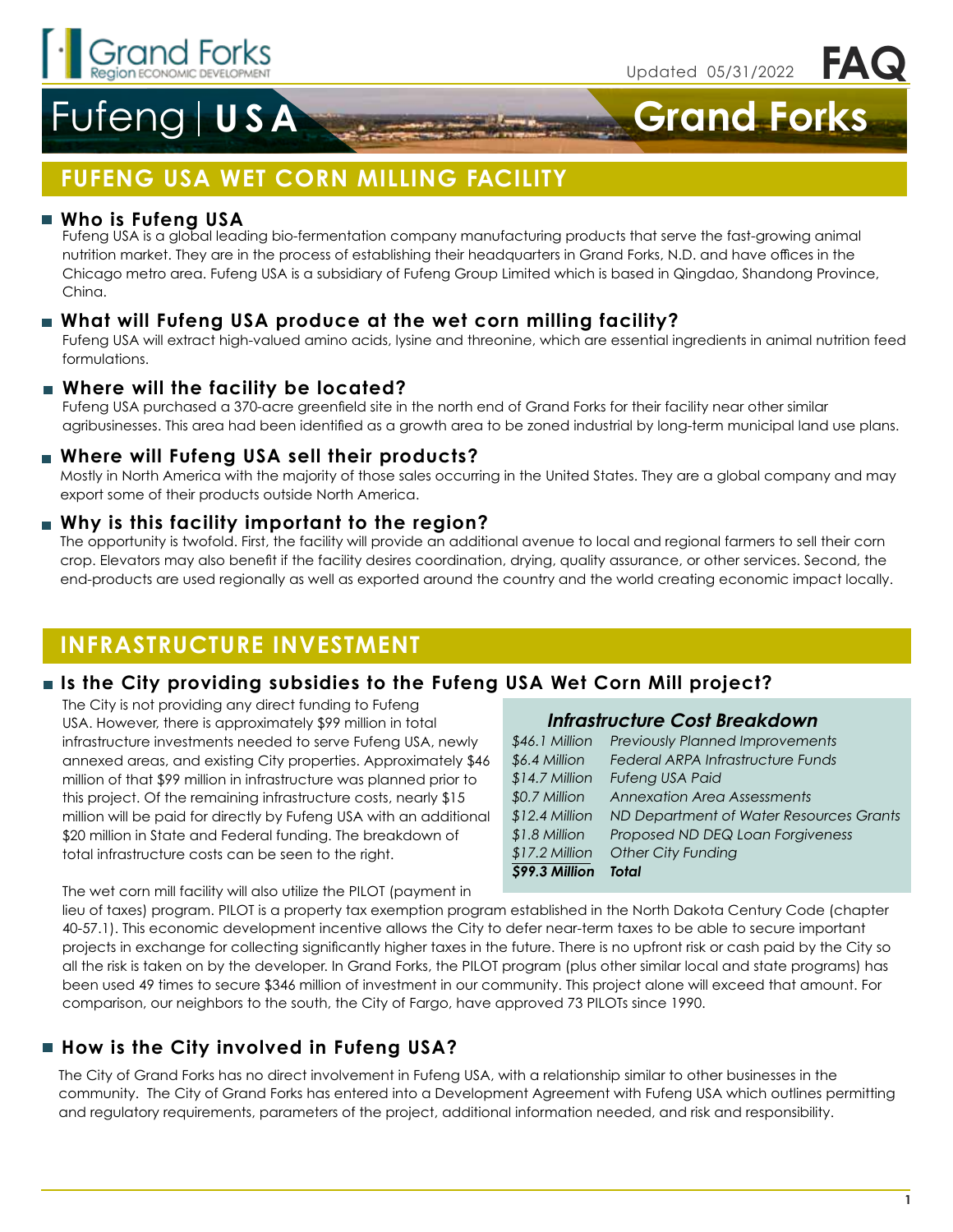

### **NATIONAL SECURITY**

### **What about national security?**

Fufeng Group Limited and Fufeng USA are not on the White House national security prohibition list of Chinese companies.

The National Counterintelligence and Security Center (NCSC) does not consider agribusiness or wet corn milling an economic and national security concern. The sectors of concern are artificial intelligence, biotechnology (such as biomaterials, biopharmaceuticals, and new vaccines and drugs), autonomous systems, quantum computing, and semiconductors.

Fufeng Group Limited is publicly traded on the Hong Kong Stock Exchange. The Hong Kong Exchange is owned and controlled by the shareholders of which there are over 2,500 companies listed. The Hong Kong Stock Exchange and U.S. Securities and Exchange Commission both administer globally recognized regulatory standards on which they collaborate. Fufeng Group Limited has many U.S. and European institutional investors including TreeTop Management, Vanguard, Fidelity, Mellon, and Blackrock, all heavily regulated.

Fufeng USA has been operating in the United States since 2020. Also, First Biotech, Inc., a Fufeng Group Limited subsidiary, was established in the U.S. in 2015. Both have filed federal taxes in the U.S. and have established international banking accounts with large financial institutions that have significant federal oversight. The company will be subject to all the same U.S. laws, regulations, and oversight as any U.S. company.

#### **Active Due Diligence**

*The City of Grand Forks has conducted due diligence regarding national security and Fufeng USA:*

- The North Dakota Trade Office completed a search for illegal import/export activity for Fufeng USA and its principles. No red flags or areas of concern were found. NDTO resources include access to 30 federal databases.
- The City of Grand Forks briefed Grand Forks Air Force Base leadership who have referred the matter to the Office of Special Investigation.
- City officials met with representatives of the FBI area office to discuss any possible threat related to the Fufeng USA's proposed investment.

**None of these steps have identified national security concerns.**

### **ECONOMIC IMPACT**

### **Will this create jobs in our region?**

Yes. The construction phase is estimated to employ 1,000 construction contractors for 2.5 years. Once fully operational, the facility is expected to employ 233 full-time employees and an average annual salary of over \$59,000.

#### **Where will the workforce come from?**

The jobs created from this facility will include management and business professionals, trade professionals, and other skilled workers from the United States. One of the deciding factors in choosing Grand Forks is that the community works to recruit workers and new residents as well as has access to several secondary and higher education graduates.

### ■ How will this impact regional farmers?

The development of the Fufeng USA plant will create a local market for corn and improve pricing. Regional farmers will have the option to sell to elevators or Fufeng USA. The North Dakota Corn Growers Association, a farmer-led membership organization focused on policy that impacts North Dakota corn producers, was pleased with the announcement that Fufeng USA will establish a wet corn mill in Grand Forks. They issued a press release on November 9 indicating the project will provide a much-needed direct-to-end user option that has been lacking in recent years in the Northern Valley.

#### **What is the economic impact on our community?**

In addition to the creation of jobs at the facility, Fufeng USA's project will generate additional economic activity. It is estimated the project will support more than 500 indirect and induced jobs in our region at an average salary of more than \$63,000. Also, by attracting a major value-added agribusiness such as this, the City assumes a larger and more diverse tax base. In simple terms, the cost of operating the City is spread across more entities paying a higher rate of taxes, reducing the burden on residents. Fufeng USA will immediately pay new taxes in our region. It is estimated Grand Forks Public Schools, the City, the County, and Park District will collectively realize over \$26 million over the next 20 years as opposed to \$111,000 if the land were to remain at its current use. The first year's tax revenue is estimated at \$927,000, which will increase over time.